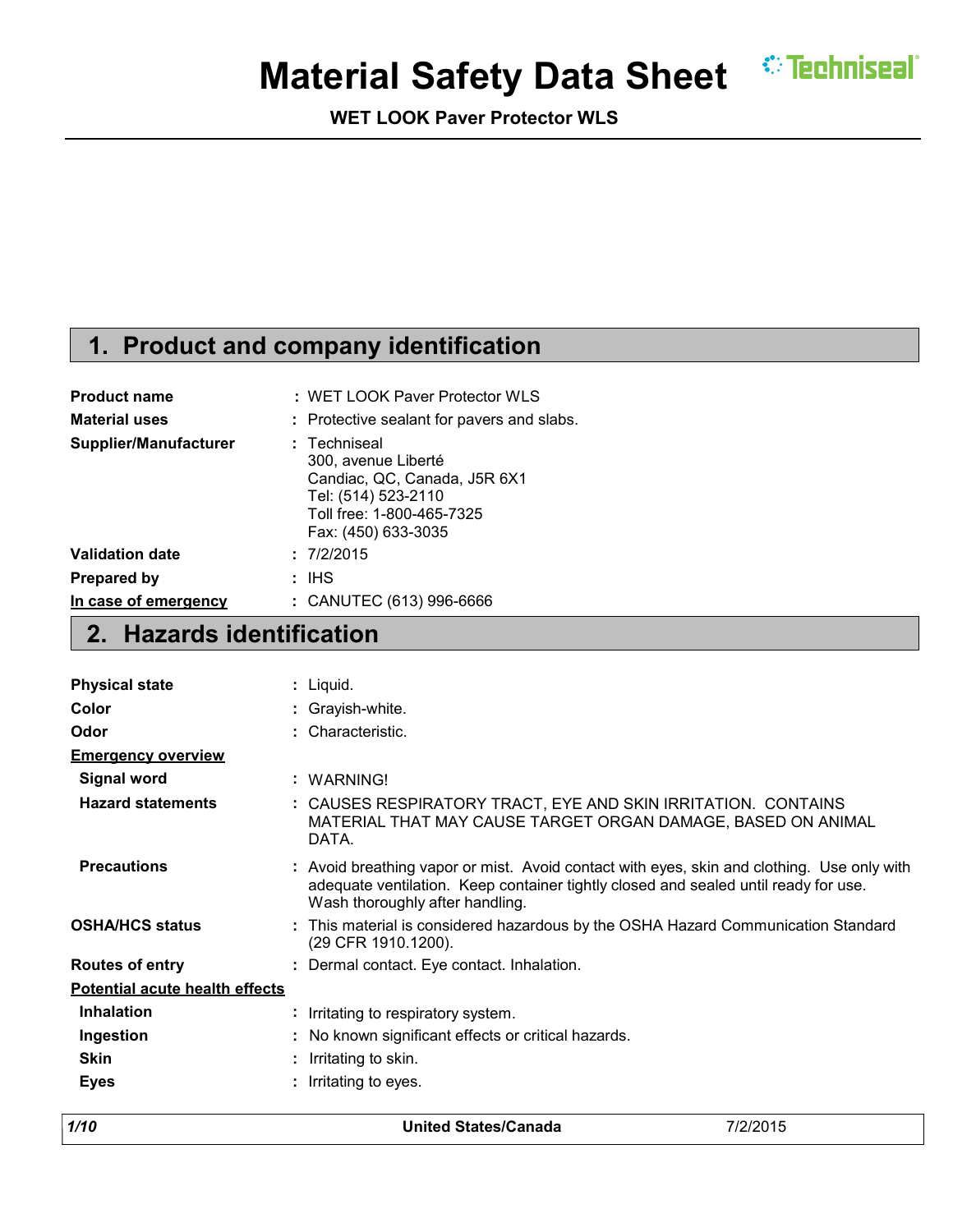#### *WET LOOK Paver Protector WLS*

| <b>Potential chronic health effects</b> |                                                                                                                                           |
|-----------------------------------------|-------------------------------------------------------------------------------------------------------------------------------------------|
| <b>Chronic effects</b>                  | : Contains material that may cause target organ damage, based on animal data.                                                             |
| Carcinogenicity                         | : No known significant effects or critical hazards.                                                                                       |
| <b>Mutagenicity</b>                     | : No known significant effects or critical hazards.                                                                                       |
| <b>Teratogenicity</b>                   | : No known significant effects or critical hazards.                                                                                       |
| <b>Developmental effects</b>            | : No known significant effects or critical hazards.                                                                                       |
| <b>Fertility effects</b>                | : No known significant effects or critical hazards.                                                                                       |
| <b>Target organs</b>                    | : Contains material which may cause damage to the following organs: upper respiratory<br>tract, skin, eyes, central nervous system (CNS). |

| <b>Inhalation</b>                                            | : Adverse symptoms may include the following:<br>respiratory tract irritation<br>coughing                                                           |
|--------------------------------------------------------------|-----------------------------------------------------------------------------------------------------------------------------------------------------|
| Ingestion                                                    | : No specific data.                                                                                                                                 |
| <b>Skin</b>                                                  | : Adverse symptoms may include the following:<br>irritation<br>redness                                                                              |
| <b>Eyes</b>                                                  | : Adverse symptoms may include the following:<br>pain or irritation<br>watering<br>redness                                                          |
| <b>Medical conditions</b><br>aggravated by over-<br>exposure | : Pre-existing disorders involving any target organs mentioned in this MSDS as being at<br>risk may be aggravated by over-exposure to this product. |

### **3. Composition/information on ingredients**

#### **United States**

**4. First aid measures**

| <b>Name</b>         | <b>CAS number</b> | $\%$    |
|---------------------|-------------------|---------|
| 3-butoxypropan-2-ol | $ 5131 - 66 - 8 $ | $1 - 5$ |
| Canada              |                   |         |

| <b>Name</b>         | <b>CAS number</b> | %        |
|---------------------|-------------------|----------|
| 3-butoxypropan-2-ol | 5131-66-8         | . .<br>ب |

**There are no additional ingredients present which, within the current knowledge of the supplier and in the concentrations applicable, are classified as hazardous to health or the environment and hence require reporting in this section.**

| Eye contact         | : Check for and remove any contact lenses. Immediately flush eyes with plenty of water<br>for at least 15 minutes, occasionally lifting the upper and lower eyelids. Get medical<br>attention immediately.                                          |
|---------------------|-----------------------------------------------------------------------------------------------------------------------------------------------------------------------------------------------------------------------------------------------------|
| <b>Skin contact</b> | : In case of contact, immediately flush skin with plenty of water for at least 15 minutes<br>while removing contaminated clothing and shoes. Wash clothing before reuse. Clean<br>shoes thoroughly before reuse. Get medical attention immediately. |

| 2/10 | <b>United States/Canada</b> | 7/2/2015 |
|------|-----------------------------|----------|
|      |                             |          |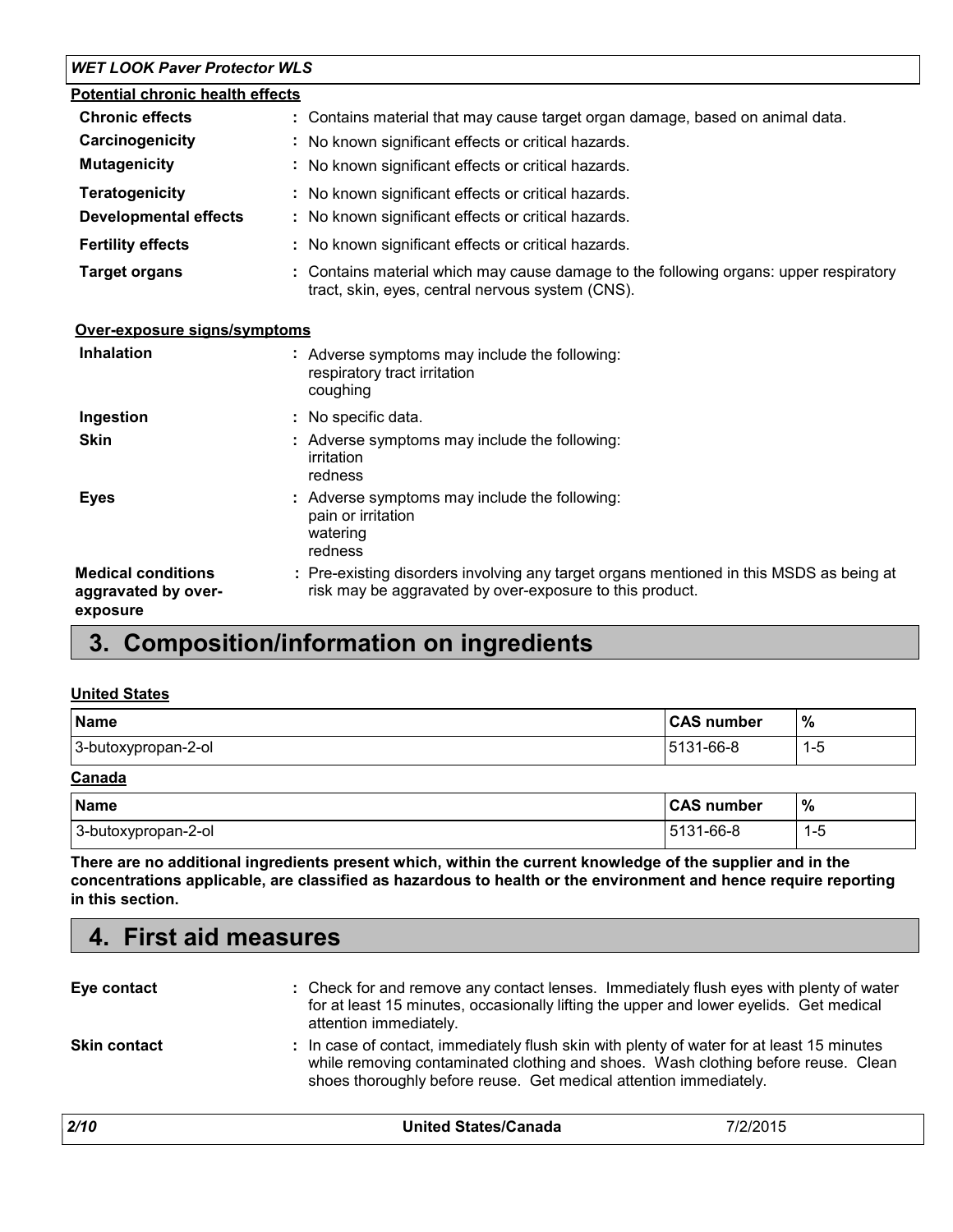| <b>WET LOOK Paver Protector WLS</b> |                                                                                                                                                                                                                                                                                                                         |  |  |
|-------------------------------------|-------------------------------------------------------------------------------------------------------------------------------------------------------------------------------------------------------------------------------------------------------------------------------------------------------------------------|--|--|
| Inhalation                          | : Move exposed person to fresh air. If not breathing, if breathing is irregular or if<br>respiratory arrest occurs, provide artificial respiration or oxygen by trained personnel.<br>Loosen tight clothing such as a collar, tie, belt or waistband. Get medical attention<br>immediately.                             |  |  |
| Ingestion                           | : Wash out mouth with water. Do not induce vomiting unless directed to do so by medical<br>personnel. Never give anything by mouth to an unconscious person. Get medical<br>attention immediately.                                                                                                                      |  |  |
| <b>Protection of first-aiders</b>   | : No action shall be taken involving any personal risk or without suitable training. If it is<br>suspected that fumes are still present, the rescuer should wear an appropriate mask or<br>self-contained breathing apparatus. It may be dangerous to the person providing aid to<br>give mouth-to-mouth resuscitation. |  |  |
| Notes to physician                  | : No specific treatment. Treat symptomatically. Contact poison treatment specialist<br>immediately if large quantities have been ingested or inhaled.                                                                                                                                                                   |  |  |

### **5. Fire-fighting measures**

|                                                          | <b>Flammability of the product</b> : In a fire or if heated, a pressure increase will occur and the container may burst.                                                                            |
|----------------------------------------------------------|-----------------------------------------------------------------------------------------------------------------------------------------------------------------------------------------------------|
| <b>Extinguishing media</b>                               |                                                                                                                                                                                                     |
| <b>Suitable</b>                                          | : Use an extinguishing agent suitable for the surrounding fire.                                                                                                                                     |
| Not suitable                                             | : None known.                                                                                                                                                                                       |
| Special exposure hazards                                 | : Promptly isolate the scene by removing all persons from the vicinity of the incident if<br>there is a fire. No action shall be taken involving any personal risk or without suitable<br>training. |
| <b>Hazardous thermal</b><br>decomposition products       | Decomposition products may include the following materials:<br>carbon dioxide<br>carbon monoxide                                                                                                    |
| <b>Special protective</b><br>equipment for fire-fighters | : Fire-fighters should wear appropriate protective equipment and self-contained breathing<br>apparatus (SCBA) with a full face-piece operated in positive pressure mode.                            |

### **6. Accidental release measures**

| 3/10                                                                                                                                                                                                                                                                                                                                                                                                                                                                                                                                                                                                                                      |  | <b>United States/Canada</b>                                                                                                                                                                                                                                                                                                                                                                                                                                                                                                                                                                                                                                         | 7/2/2015 |
|-------------------------------------------------------------------------------------------------------------------------------------------------------------------------------------------------------------------------------------------------------------------------------------------------------------------------------------------------------------------------------------------------------------------------------------------------------------------------------------------------------------------------------------------------------------------------------------------------------------------------------------------|--|---------------------------------------------------------------------------------------------------------------------------------------------------------------------------------------------------------------------------------------------------------------------------------------------------------------------------------------------------------------------------------------------------------------------------------------------------------------------------------------------------------------------------------------------------------------------------------------------------------------------------------------------------------------------|----------|
| : Stop leak if without risk. Move containers from spill area. Approach release from<br>Large spill<br>upwind. Prevent entry into sewers, water courses, basements or confined areas. Wash<br>spillages into an effluent treatment plant or proceed as follows. Contain and collect<br>spillage with non-combustible, absorbent material e.g. sand, earth, vermiculite or<br>diatomaceous earth and place in container for disposal according to local regulations<br>(see Section 13). Dispose of via a licensed waste disposal contractor. Contaminated<br>absorbent material may pose the same hazard as the spilled product. Note: see |  |                                                                                                                                                                                                                                                                                                                                                                                                                                                                                                                                                                                                                                                                     |          |
| <b>Small spill</b>                                                                                                                                                                                                                                                                                                                                                                                                                                                                                                                                                                                                                        |  | : Stop leak if without risk. Move containers from spill area. Dilute with water and mop up<br>if water-soluble. Alternatively, or if water-insoluble, absorb with an inert dry material and<br>place in an appropriate waste disposal container. Dispose of via a licensed waste<br>disposal contractor.                                                                                                                                                                                                                                                                                                                                                            |          |
| <b>Methods for cleaning up</b>                                                                                                                                                                                                                                                                                                                                                                                                                                                                                                                                                                                                            |  |                                                                                                                                                                                                                                                                                                                                                                                                                                                                                                                                                                                                                                                                     |          |
| <b>Personal precautions</b><br><b>Environmental precautions</b>                                                                                                                                                                                                                                                                                                                                                                                                                                                                                                                                                                           |  | : No action shall be taken involving any personal risk or without suitable training.<br>Evacuate surrounding areas. Keep unnecessary and unprotected personnel from<br>entering. Do not touch or walk through spilled material. Avoid breathing vapor or mist.<br>Provide adequate ventilation. Wear appropriate respirator when ventilation is<br>inadequate. Put on appropriate personal protective equipment (see Section 8).<br>: Avoid dispersal of spilled material and runoff and contact with soil, waterways, drains<br>and sewers. Inform the relevant authorities if the product has caused environmental<br>pollution (sewers, waterways, soil or air). |          |
|                                                                                                                                                                                                                                                                                                                                                                                                                                                                                                                                                                                                                                           |  |                                                                                                                                                                                                                                                                                                                                                                                                                                                                                                                                                                                                                                                                     |          |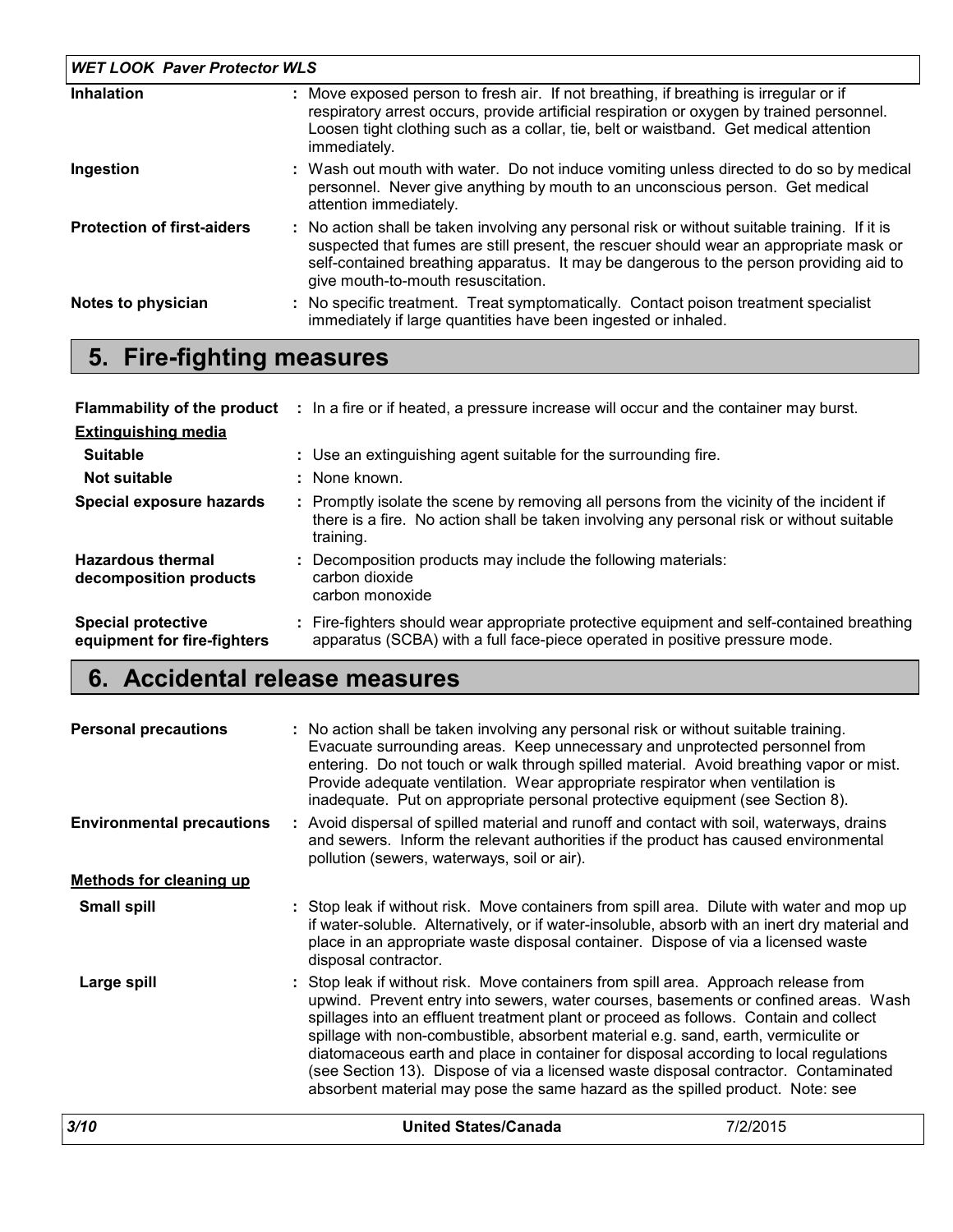#### Section 1 for emergency contact information and Section 13 for waste disposal.

### **7. Handling and storage**

| <b>Handling</b> | : Put on appropriate personal protective equipment (see Section 8). Eating, drinking and<br>smoking should be prohibited in areas where this material is handled, stored and<br>processed. Workers should wash hands and face before eating, drinking and smoking.<br>Remove contaminated clothing and protective equipment before entering eating areas.<br>Do not ingest. Avoid contact with eyes, skin and clothing. Avoid breathing vapor or mist.<br>Use only with adequate ventilation. Wear appropriate respirator when ventilation is<br>inadequate. Keep in the original container or an approved alternative made from a<br>compatible material, kept tightly closed when not in use. Empty containers retain<br>product residue and can be hazardous. Do not reuse container. |
|-----------------|------------------------------------------------------------------------------------------------------------------------------------------------------------------------------------------------------------------------------------------------------------------------------------------------------------------------------------------------------------------------------------------------------------------------------------------------------------------------------------------------------------------------------------------------------------------------------------------------------------------------------------------------------------------------------------------------------------------------------------------------------------------------------------------|
| <b>Storage</b>  | : Store in accordance with local regulations. Store in original container protected from<br>direct sunlight in a dry, cool and well-ventilated area, away from incompatible materials<br>(see Section 10) and food and drink. Keep container tightly closed and sealed until<br>ready for use. Containers that have been opened must be carefully resealed and kept<br>upright to prevent leakage. Do not store in unlabeled containers. Use appropriate<br>containment to avoid environmental contamination.                                                                                                                                                                                                                                                                            |

### **8. Exposure controls/personal protection**

#### **United States**

| Ingredient          | <b>Exposure limits</b>                           |
|---------------------|--------------------------------------------------|
| 3-butoxypropan-2-ol | <b>ACGIH TLV (United States).</b><br>TWA: 50 ppm |

#### **Canada**

| <b>Occupational exposure limits</b> |                 |     | TWA (8 hours) | Ceiling<br>$\vert$ STEL (15 mins) |                   |              |     |                                      |              |                  |
|-------------------------------------|-----------------|-----|---------------|-----------------------------------|-------------------|--------------|-----|--------------------------------------|--------------|------------------|
| Ingredient                          | List name       | ppm | $mq/m3$ Other | ppm                               | mq/m <sup>3</sup> | <b>Other</b> | ppm | $\mathsf{Im}\mathsf{a}/\mathsf{m}^3$ | <b>Other</b> | <b>Notations</b> |
| 3-butoxypropan-2-ol                 | <b>US ACGIH</b> | 50  |               |                                   |                   |              |     |                                      |              |                  |

#### **Consult local authorities for acceptable exposure limits.**

| <b>Recommended monitoring</b><br>procedures | If this product contains ingredients with exposure limits, personal, workplace<br>atmosphere or biological monitoring may be required to determine the effectiveness of<br>the ventilation or other control measures and/or the necessity to use respiratory<br>protective equipment. Reference should be made to appropriate monitoring standards.<br>Reference to national guidance documents for methods for the determination of<br>hazardous substances will also be required. |
|---------------------------------------------|-------------------------------------------------------------------------------------------------------------------------------------------------------------------------------------------------------------------------------------------------------------------------------------------------------------------------------------------------------------------------------------------------------------------------------------------------------------------------------------|
| <b>Engineering measures</b>                 | : Use only with adequate ventilation. If user operations generate dust, fumes, gas, vapor<br>or mist, use process enclosures, local exhaust ventilation or other engineering controls<br>to keep worker exposure to airborne contaminants below any recommended or statutory<br>limits.                                                                                                                                                                                             |
| <b>Hygiene measures</b>                     | : Wash hands, forearms and face thoroughly after handling chemical products, before<br>eating, smoking and using the lavatory and at the end of the working period.<br>Appropriate techniques should be used to remove potentially contaminated clothing.<br>Wash contaminated clothing before reusing. Ensure that eyewash stations and safety<br>showers are close to the workstation location.                                                                                   |
| <b>Personal protection</b>                  |                                                                                                                                                                                                                                                                                                                                                                                                                                                                                     |

| 4/10 | <b>United States/Canada</b> | 7/2/2015 |
|------|-----------------------------|----------|
|      |                             |          |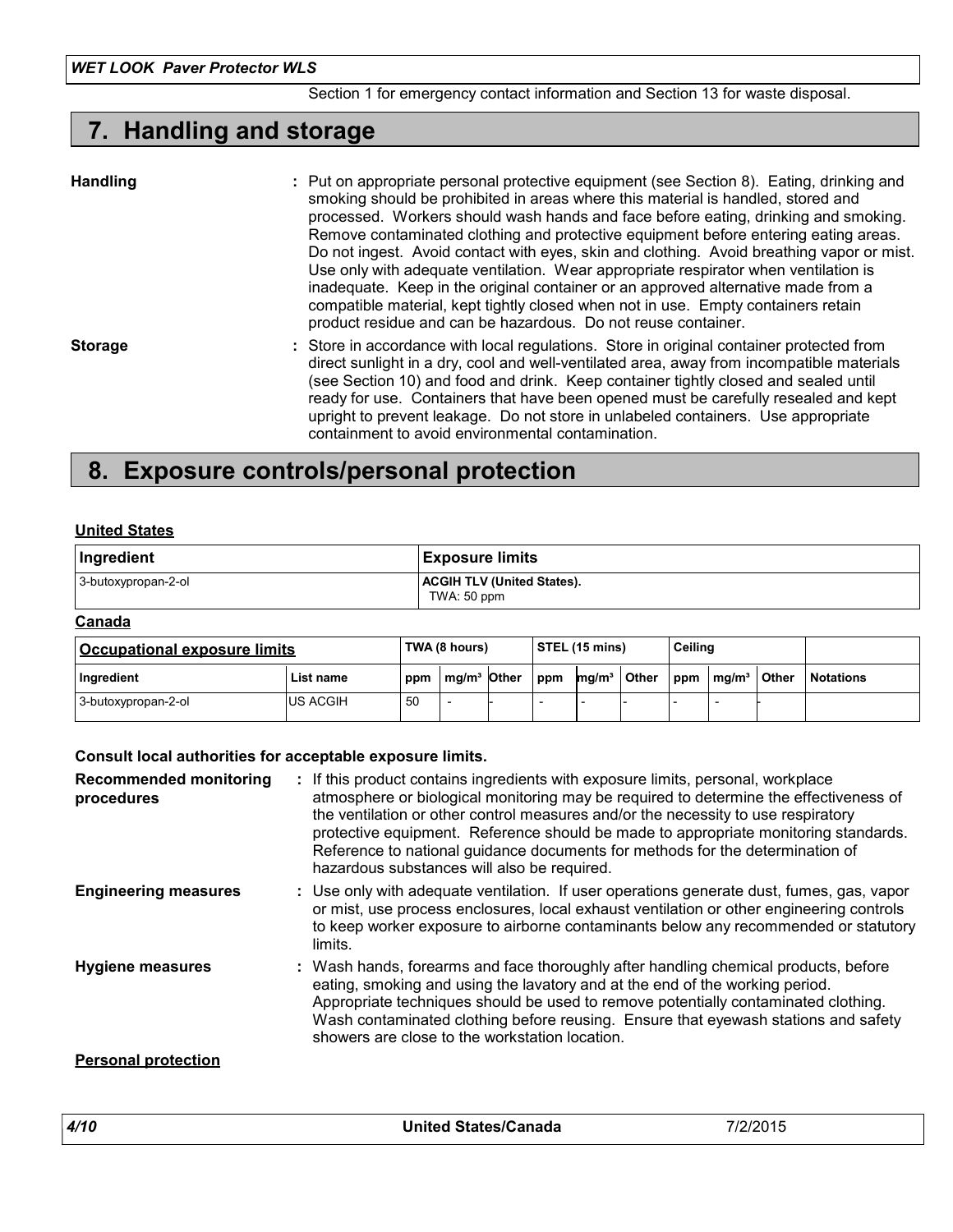| <b>WET LOOK Paver Protector WLS</b>       |                                                                                                                                                                                                                                                                                                                                                                                                                                                                                                                                                                                                                        |
|-------------------------------------------|------------------------------------------------------------------------------------------------------------------------------------------------------------------------------------------------------------------------------------------------------------------------------------------------------------------------------------------------------------------------------------------------------------------------------------------------------------------------------------------------------------------------------------------------------------------------------------------------------------------------|
| <b>Respiratory</b>                        | : Use a properly fitted, air-purifying or air-fed respirator complying with an approved<br>standard if a risk assessment indicates this is necessary. Respirator selection must be<br>based on known or anticipated exposure levels, the hazards of the product and the safe<br>working limits of the selected respirator.                                                                                                                                                                                                                                                                                             |
| <b>Hands</b>                              | : Chemical-resistant, impervious gloves complying with an approved standard should be<br>worn at all times when handling chemical products if a risk assessment indicates this is<br>necessary. Considering the parameters specified by the glove manufacturer, check<br>during use that the gloves are still retaining their protective properties. It should be<br>noted that the time to breakthrough for any glove material may be different for different<br>glove manufacturers. In the case of mixtures, consisting of several substances, the<br>protection time of the gloves cannot be accurately estimated. |
| <b>Eyes</b>                               | : Safety eyewear complying with an approved standard should be used when a risk<br>assessment indicates this is necessary to avoid exposure to liquid splashes, mists or<br>dusts. If contact is possible, the following protection should be worn, unless the<br>assessment indicates a higher degree of protection: chemical splash goggles.                                                                                                                                                                                                                                                                         |
| <b>Skin</b>                               | : Personal protective equipment for the body should be selected based on the task being<br>performed and the risks involved and should be approved by a specialist before<br>handling this product.                                                                                                                                                                                                                                                                                                                                                                                                                    |
| <b>Environmental exposure</b><br>controls | : Emissions from ventilation or work process equipment should be checked to ensure<br>they comply with the requirements of environmental protection legislation. In some<br>cases, fume scrubbers, filters or engineering modifications to the process equipment<br>will be necessary to reduce emissions to acceptable levels.                                                                                                                                                                                                                                                                                        |

## **9. Physical and chemical properties**

| <b>Physical state</b>             |   | : Liquid.                                                              |
|-----------------------------------|---|------------------------------------------------------------------------|
| <b>Flash point</b>                |   | : Not available.                                                       |
| <b>Auto-ignition temperature</b>  |   | : Not available.                                                       |
| <b>Flammable limits</b>           |   | : Not available.                                                       |
| Color                             |   | : Grayish-white.                                                       |
| Odor                              |   | : Characteristic.                                                      |
| рH                                |   | : Not available.                                                       |
| <b>Boiling/condensation point</b> |   | : $100^{\circ}$ C (212 $^{\circ}$ F)                                   |
| <b>Melting/freezing point</b>     |   | : $-2^{\circ}$ C (28.4 $^{\circ}$ F)                                   |
| <b>Density</b>                    |   | : Not available.                                                       |
| Vapor pressure                    |   | : Not available.                                                       |
| Vapor density                     |   | : Not available.                                                       |
| <b>Odor threshold</b>             |   | : Not available.                                                       |
| <b>Evaporation rate</b>           |   | : Not available.                                                       |
| <b>Viscosity</b>                  |   | : Not available.                                                       |
| <b>Solubility</b>                 |   | : Easily soluble in the following materials: cold water and hot water. |
| $LogK_{ow}$                       | ÷ | Not available.                                                         |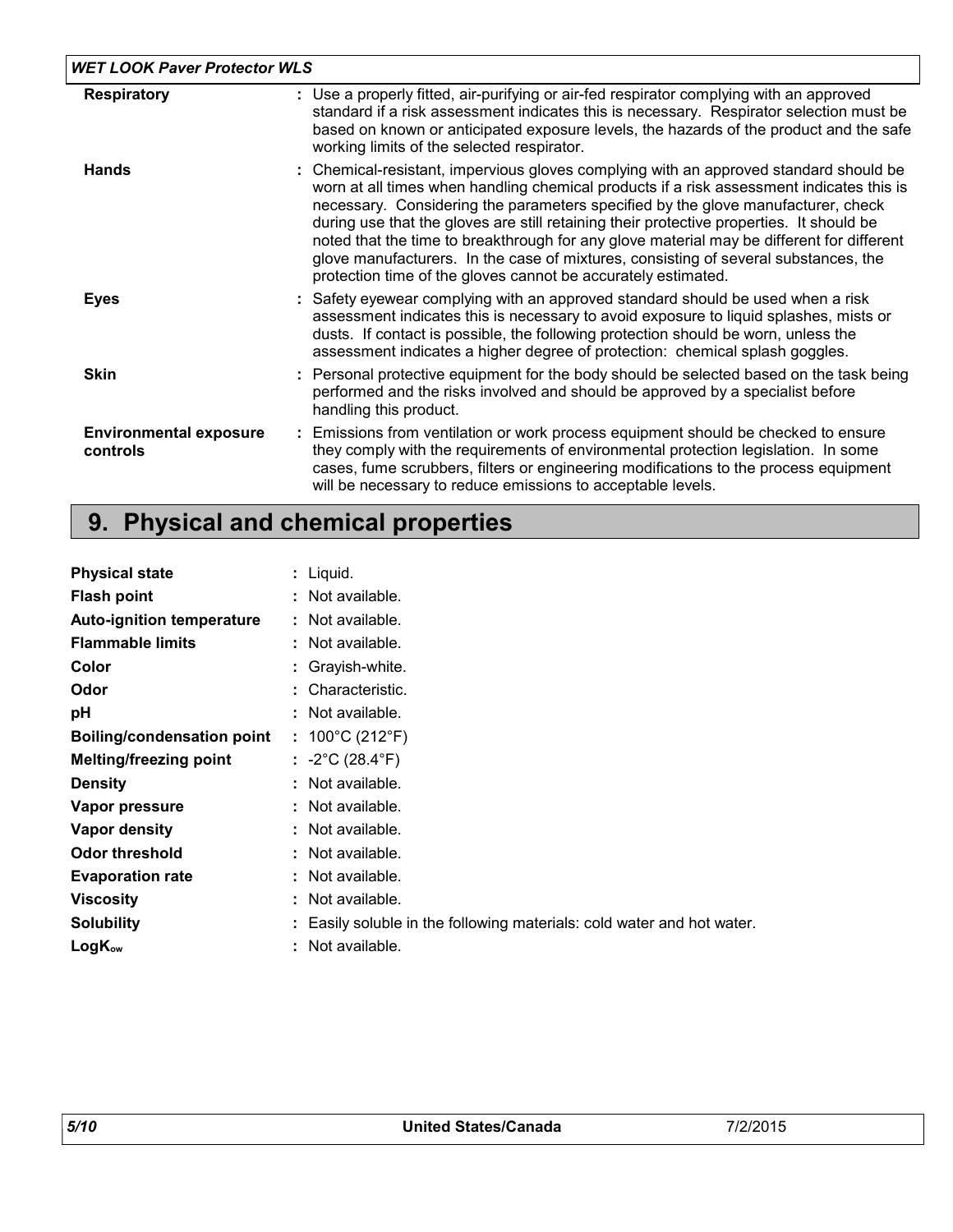### **10. Stability and reactivity**

| <b>Chemical stability</b>                    | : The product is stable.                                                                                   |  |
|----------------------------------------------|------------------------------------------------------------------------------------------------------------|--|
| <b>Conditions to avoid</b>                   | : No specific data.                                                                                        |  |
| Incompatible materials                       | : Reactive or incompatible with the following materials: reducing materials, metals, acids<br>and alkalis. |  |
| <b>Hazardous decomposition</b><br>products   | : Under normal conditions of storage and use, hazardous decomposition products should<br>not be produced.  |  |
| <b>Possibility of hazardous</b><br>reactions | : Under normal conditions of storage and use, hazardous reactions will not occur.                          |  |
|                                              | Under normal conditions of storage and use, hazardous polymerization will not occur.                       |  |

### **11. Toxicological information**

#### **Acute toxicity**

| <b>Product/ingredient name</b> | <b>Result</b>            | <b>Species</b> | <b>Dose</b>              | <b>Exposure</b> |
|--------------------------------|--------------------------|----------------|--------------------------|-----------------|
| 3-butoxypropan-2-ol            | LD50 Dermal<br>LD50 Oral | Rabbit<br>Rat  | 3100 mg/kg<br>3300 mg/kg |                 |

#### **Chronic toxicity**

Not available.

#### **Irritation/Corrosion**

Not available.

#### **Sensitizer**

Not available.

#### **Carcinogenicity**

**Classification**

Not available.

#### **Mutagenicity**

Not available.

#### **Teratogenicity**

Not available.

#### **Reproductive toxicity**

Not available.

### **12. Ecological information**

**Ecotoxicity :** This material is harmful to aquatic life with long lasting effects.

### **Aquatic ecotoxicity**

Not available.

#### **Persistence/degradability**

Not available.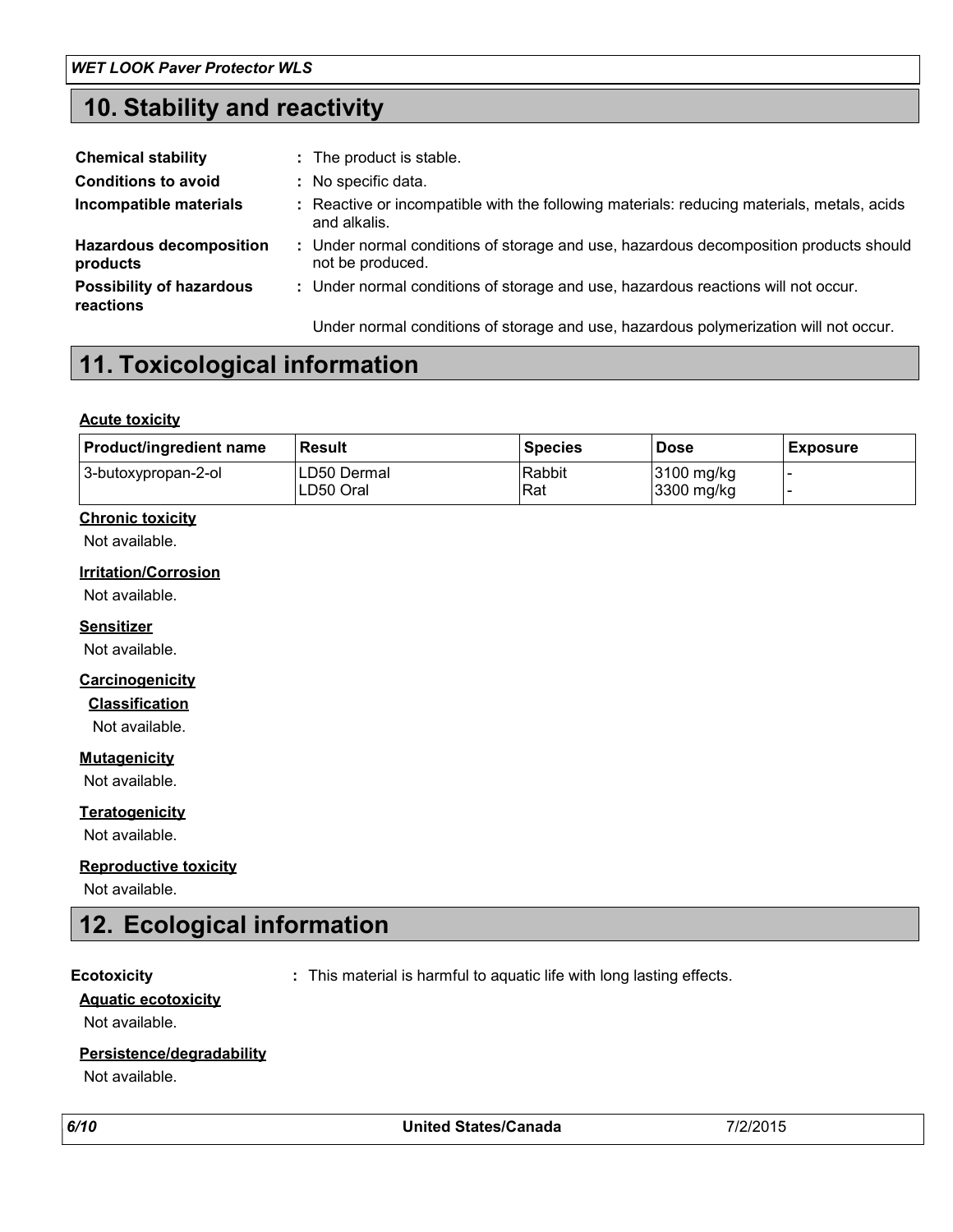### **13. Disposal considerations**

**Waste disposal**

The generation of waste should be avoided or minimized wherever possible. Disposal **:** of this product, solutions and any by-products should at all times comply with the requirements of environmental protection and waste disposal legislation and any regional local authority requirements. Dispose of surplus and non-recyclable products via a licensed waste disposal contractor. Waste should not be disposed of untreated to the sewer unless fully compliant with the requirements of all authorities with jurisdiction. Waste packaging should be recycled. Incineration or landfill should only be considered when recycling is not feasible. This material and its container must be disposed of in a safe way. Care should be taken when handling emptied containers that have not been cleaned or rinsed out. Empty containers or liners may retain some product residues. Avoid dispersal of spilled material and runoff and contact with soil, waterways, drains and sewers.

**Disposal should be in accordance with applicable regional, national and local laws and regulations. Refer to Section 7: HANDLING AND STORAGE and Section 8: EXPOSURE CONTROLS/PERSONAL PROTECTION for additional handling information and protection of employees.**

### **14. Transport information**

| <b>Regulatory</b><br><b>information</b> | UN number         | <b>Proper shipping</b><br>name | <b>Classes</b> |   | <b>PG*</b> Label | <b>Additional</b><br>information |
|-----------------------------------------|-------------------|--------------------------------|----------------|---|------------------|----------------------------------|
| <b>DOT Classification</b>               | Not<br>regulated. |                                |                | - |                  |                                  |
| <b>TDG Classification</b>               | Not<br>regulated. |                                |                | - |                  |                                  |
| <b>IMDG Class</b>                       | Not<br>regulated. |                                |                | - |                  |                                  |
| <b>IATA-DGR Class</b>                   | Not<br>regulated. |                                |                | - |                  |                                  |

PG\* : Packing group

### **15. Regulatory information**

**United States**

| 7/10                            | <b>United States/Canada</b>                                                                                                                                                                                                                                                                                                                                                                                                                                                                                                                                                                                                               | 7/2/2015 |
|---------------------------------|-------------------------------------------------------------------------------------------------------------------------------------------------------------------------------------------------------------------------------------------------------------------------------------------------------------------------------------------------------------------------------------------------------------------------------------------------------------------------------------------------------------------------------------------------------------------------------------------------------------------------------------------|----------|
|                                 | <b>SARA 302/304: ammonia, anhydrous</b><br>SARA 311/312 Hazards identification: Immediate (acute) health hazard, Delayed<br>(chronic) health hazard                                                                                                                                                                                                                                                                                                                                                                                                                                                                                       |          |
| <b>U.S. Federal regulations</b> | Target organ effects<br>: TSCA 5(a)2 final significant new use rules: $\text{iron}(1+)$ , chloroldimethyl 9,9-dihydroxy-3-<br>methyl-2,4-di(2-pyridinyl-kN)-7-[(2-pyridinyl-kN)methyl]-3,7-diazabicyclo[3.3.1]nonane-1,5<br>-dicarboxylate-kN3, kN7]-, chloride (1:1), (OC-6-52)-<br>TSCA 5(e) substance consent order: Iron(1+), chloro[dimethyl 9,9-dihydroxy-3-methyl-<br>2,4-di(2-pyridinyl-kN)-7-[(2-pyridinyl-kN)methyl]-3,7-diazabicyclo[3.3.1]nonane-1,5-<br>dicarboxylate-kN3, kN7]-, chloride (1:1), (OC-6-52)-<br>TSCA 8(a) CDR Exempt/Partial exemption: Not determined<br>United States inventory (TSCA 8b): Not determined. |          |
| <b>HCS Classification</b>       | : Irritating material                                                                                                                                                                                                                                                                                                                                                                                                                                                                                                                                                                                                                     |          |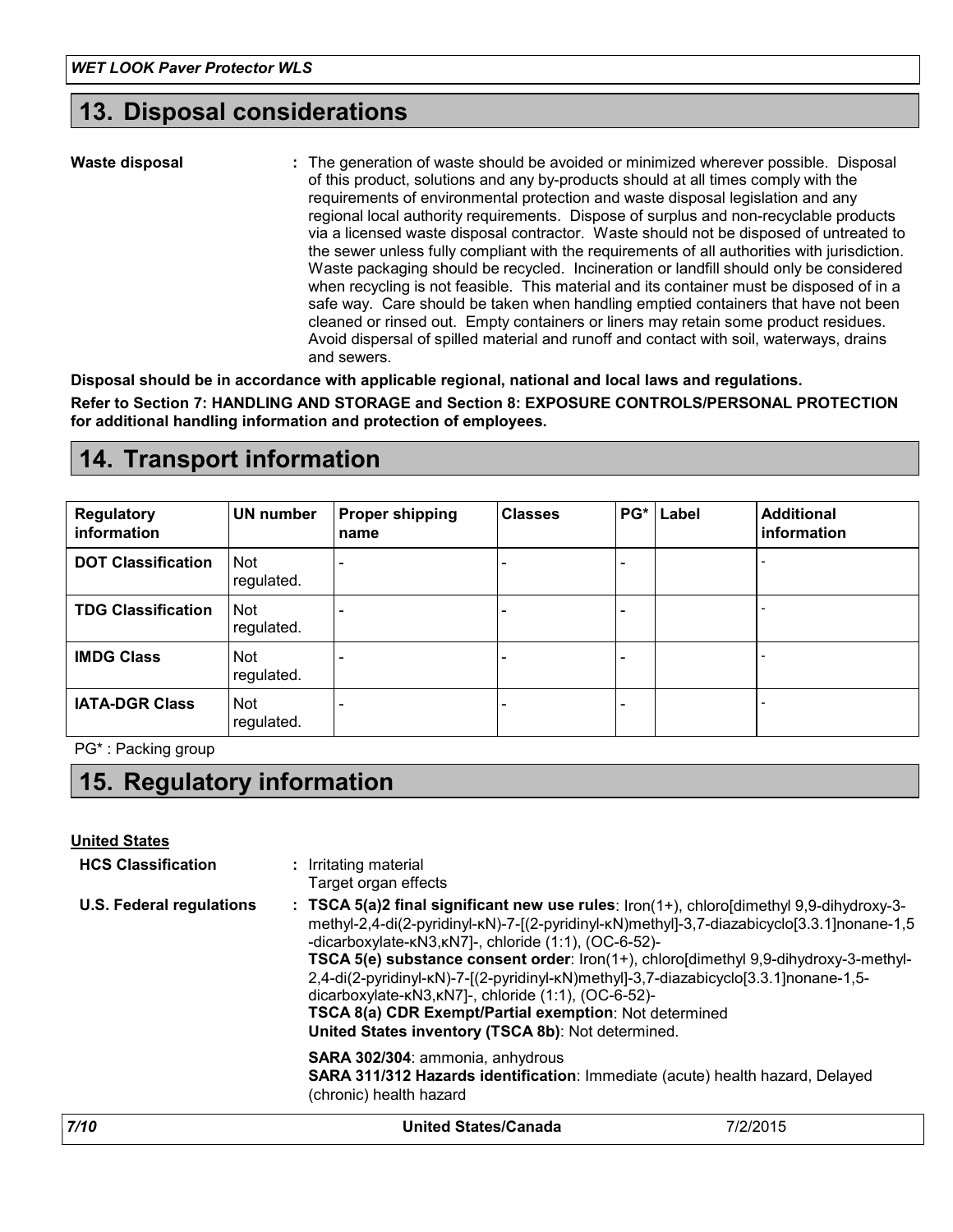#### *WET LOOK Paver Protector WLS*

### **Clean Water Act (CWA) 311**: ammonia, anhydrous; sodium hydroxide **Clean Air Act (CAA) 112 accidental release prevention**: No products were found.

| <b>Clean Air Act Section 112 : Not listed</b><br>(b) Hazardous Air<br><b>Pollutants (HAPs)</b> |                                      |
|------------------------------------------------------------------------------------------------|--------------------------------------|
| <b>Clean Air Act Section 602 : Not listed</b><br><b>Class I Substances</b>                     |                                      |
| <b>Clean Air Act Section 602 : Not listed</b><br><b>Class II Substances</b>                    |                                      |
| <b>DEA List I Chemicals</b><br>(Precursor Chemicals)                                           | : Not listed                         |
| <b>DEA List II Chemicals</b><br>(Essential Chemicals)                                          | : Not listed                         |
| <u>SARA 313</u>                                                                                |                                      |
| Form R - Reporting<br>requirements                                                             | Not applicable.                      |
| <b>Supplier notification</b>                                                                   | Not applicable.                      |
| <b>State regulations</b>                                                                       |                                      |
| <b>Massachusetts</b>                                                                           | : None of the components are listed. |
| <b>New York</b>                                                                                | : None of the components are listed. |
| <b>New Jersey</b>                                                                              | : None of the components are listed. |
| Pennsylvania                                                                                   | : None of the components are listed. |
| <b>California Prop. 65</b>                                                                     |                                      |

**WARNING:** This product contains less than 0.1% of a chemical known to the State of California to cause cancer.

| Ingredient name             | <b>Cancer</b> | l Reproductive | No significant risk<br>level | l Maximum<br>acceptable dosage<br>level |
|-----------------------------|---------------|----------------|------------------------------|-----------------------------------------|
| carbon black non-respirable | Yes.          | No.            | No.                          | No.                                     |

#### **Canada**

| <b>WHMIS (Canada)</b>        | : Class D-2B: Material causing other toxic effects (Toxic).                                                       |
|------------------------------|-------------------------------------------------------------------------------------------------------------------|
| <b>Canadian lists</b>        |                                                                                                                   |
| <b>Canadian NPRI</b>         | : The following components are listed: Propylene glycol butyl ether                                               |
| <b>CEPA Toxic substances</b> | : None of the components are listed.                                                                              |
| <b>Canada inventory</b>      | : Not determined.                                                                                                 |
|                              | Fhio nno deal hao hann aleaeilteal in ceannainn an cithetha hannad antinis af tha Anntualled Buadente Banelationa |

**This product has been classified in accordance with the hazard criteria of the Controlled Products Regulations and the MSDS contains all the information required by the Controlled Products Regulations.**

#### **International regulations**

| International lists | : Australia inventory (AICS): Not determined.               |
|---------------------|-------------------------------------------------------------|
|                     | China inventory (IECSC): Not determined.                    |
|                     | Japan inventory: Not determined.                            |
|                     | Korea inventory: Not determined.                            |
|                     | Malaysia Inventory (EHS Register): Not determined.          |
|                     | New Zealand Inventory of Chemicals (NZIoC): Not determined. |
|                     | Philippines inventory (PICCS): Not determined.              |
|                     | Taiwan inventory (CSNN): Not determined.                    |

| 8/10 | <b>United States/Canada</b> | 7/2/2015 |
|------|-----------------------------|----------|
|      |                             |          |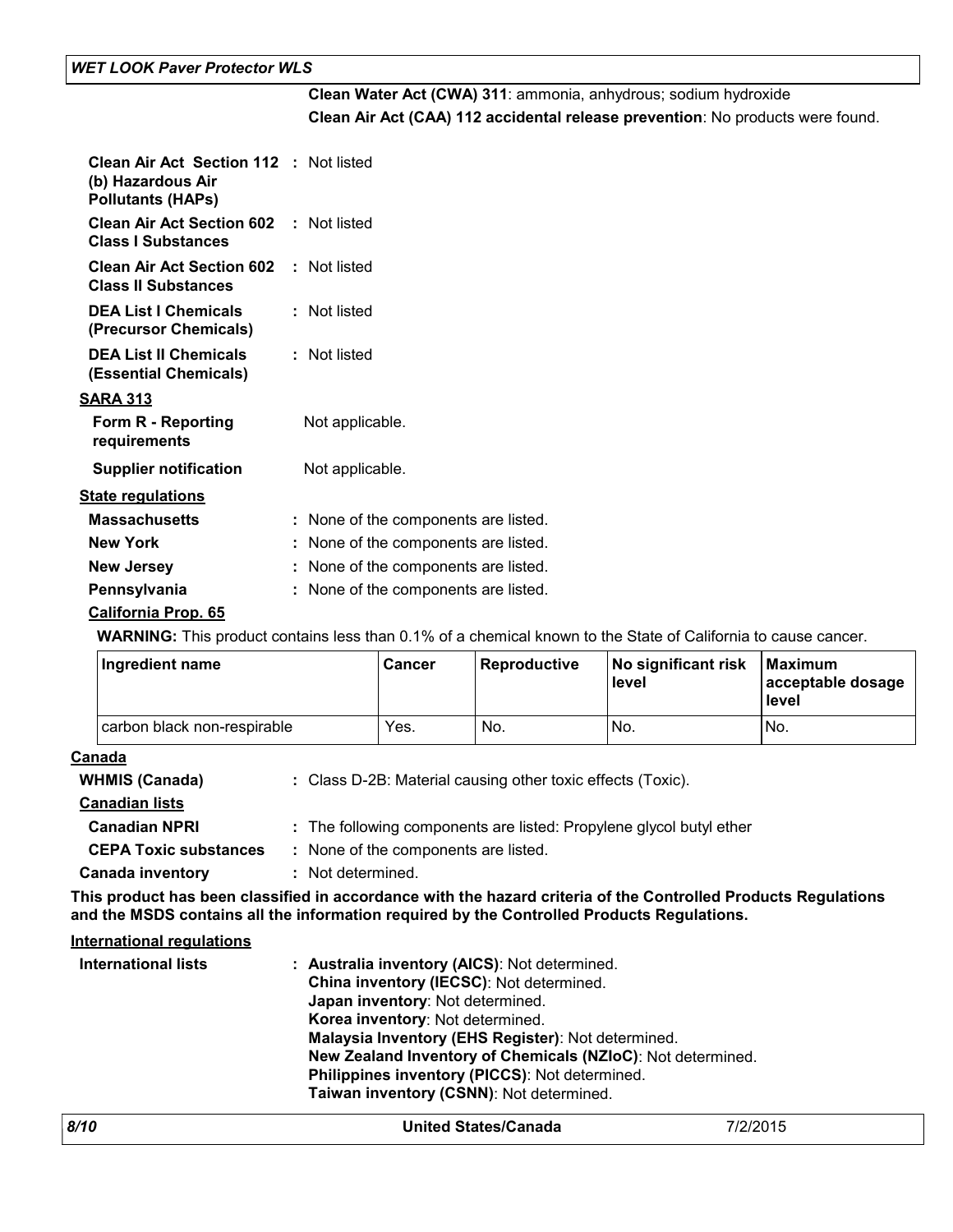#### *WET LOOK Paver Protector WLS*

| <b>Chemical Weapons</b><br><b>Convention List Schedule</b><br>I Chemicals          | : Not listed |
|------------------------------------------------------------------------------------|--------------|
| <b>Chemical Weapons</b><br><b>Convention List Schedule</b><br><b>II Chemicals</b>  | : Not listed |
| <b>Chemical Weapons</b><br><b>Convention List Schedule</b><br><b>III Chemicals</b> | : Not listed |

### **16. Other information**

| : CAUSI     |
|-------------|
| <b>MATE</b> |
|             |

**:**

ES RESPIRATORY TRACT, EYE AND SKIN IRRITATION. CONTAINS RIAL THAT MAY CAUSE TARGET ORGAN DAMAGE, BASED ON ANIMAL DATA.

**Hazardous Material Information System (U.S.A.)**



**Caution: HMIS® ratings are based on a 0-4 rating scale, with 0 representing minimal hazards or risks, and 4 representing significant hazards or risks Although HMIS® ratings are not required on MSDSs under 29 CFR 1910. 1200, the preparer may choose to provide them. HMIS® ratings are to be used with a fully implemented HMIS® program. HMIS® is a registered mark of the National Paint & Coatings Association (NPCA). HMIS® materials may be purchased exclusively from J. J. Keller (800) 327-6868.**

**The customer is responsible for determining the PPE code for this material.**

**:**

**National Fire Protection Association (U.S.A.)**



**Reprinted with permission from NFPA 704-2001, Identification of the Hazards of Materials for Emergency Response Copyright ©1997, National Fire Protection Association, Quincy, MA 02269. This reprinted material is not the complete and official position of the National Fire Protection Association, on the referenced subject which is represented only by the standard in its entirety.**

**Copyright ©2001, National Fire Protection Association, Quincy, MA 02269. This warning system is intended to be interpreted and applied only by properly trained individuals to identify fire, health and reactivity hazards of chemicals. The user is referred to certain limited number of chemicals with recommended classifications in NFPA 49 and NFPA 325, which would be used as a guideline only. Whether the chemicals are classified by NFPA or not, anyone using the 704 systems to classify chemicals does so at their own risk.**

| Date of issue          | : 7/2/2015                  |          |
|------------------------|-----------------------------|----------|
| Date of previous issue | : No previous validation    |          |
| <b>Version</b>         | : 3                         |          |
| 9/10                   | <b>United States/Canada</b> | 7/2/2015 |